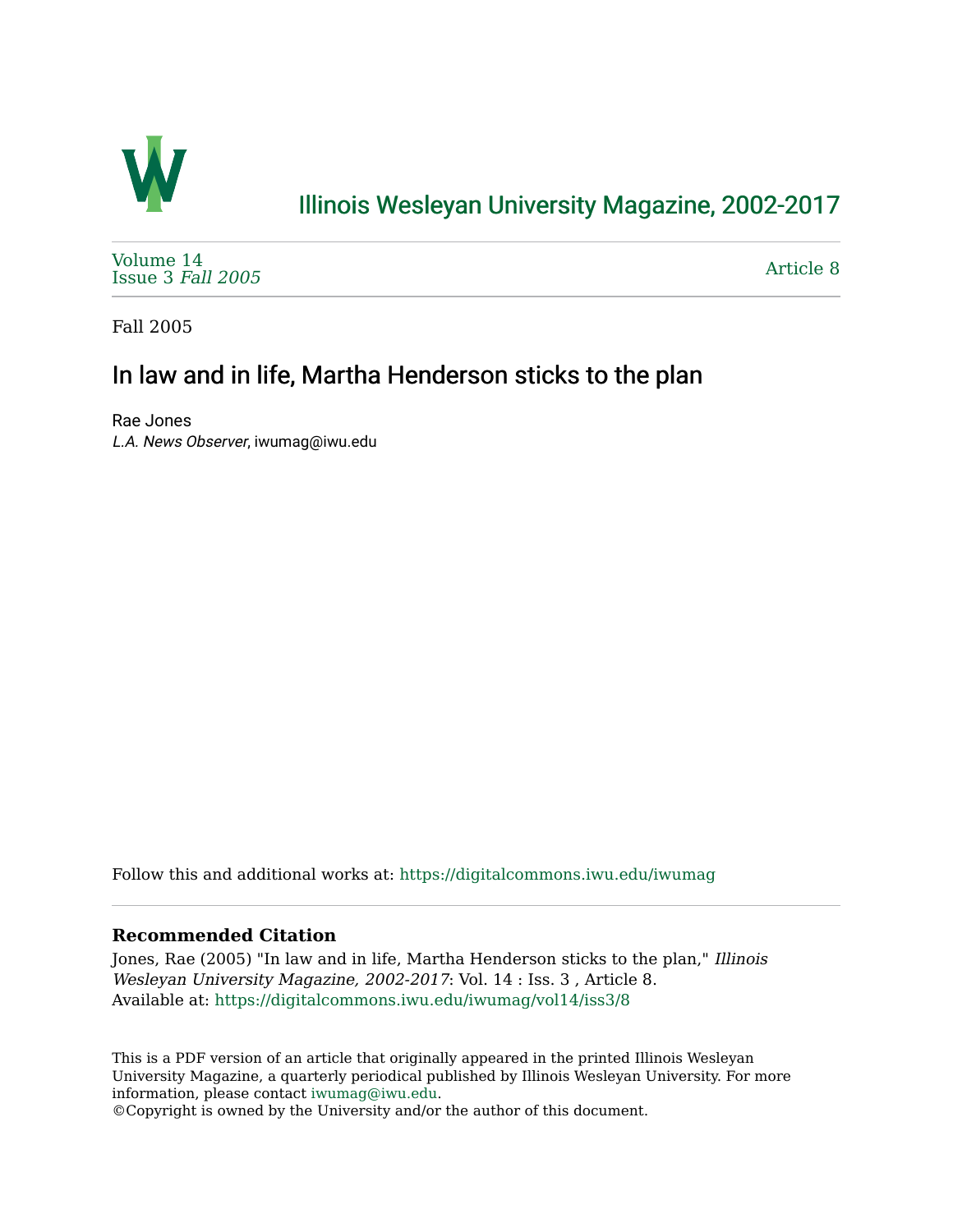## *Alumni Profile* In law and in life, Martha Henderson sticks to the plan

For Martha Smith Henderson '83, life after graduation from Illinois Wesleyan has in many ways turned out just as she had planned it. But that doesn't mean that her many accomplishments have come easily.

A wife, a mother, and a partner with an esteemed Los Angeles law firm, Henderson is also one of few African-American women among the elite group of California State Bar certified workers' compensation specialists. And, in the last year, she has added "published novelist" to her list of achievements.

"Every job that brings with it a level of responsibility involves challenges," she says.

A Webb, Miss., native, transplanted to California by way of Peoria, Ill., Henderson says she knew by the time she was in sixth grade that she wanted to be an attorney. As a member of the debate team in middle school and later in high school, Henderson says, "I enjoyed researching issues and analyzing arguments." She was also good at winning those arguments. The



oldest of six children, Henderson confesses she has always had a "take charge" personality. "My sister says they don't even question when I say, 'Just do it.' That's what happens."

While still in high school, Henderson says she had her entire curriculum plan for obtaining a three-year bachelor's degree mapped out before entering Illinois Wesleyan. She successfully completed her plan with a degree in political science, graduating with honors. "Studying at Illinois Wesleyan really prepared me academically for entrance into law school and, later, into the field of law," says Henderson. "I found that the curriculum inspired and motivated me to reach my highest potential, and upon leaving Wesleyan I felt really ready to go out into the world and make my way."

After she married her high school sweetheart, Roosevelt, in 1983, the couple decided to move to California so that he could pursue an acting career. Henderson attended the National University School of Law in San Diego while working several part-time jobs. "We survived eating bologna and salami sandwiches on paper plates," she recalls.

Presented the American Jurisprudence Award for earning the highest class grades, Henderson received her law degree at National University after clerking with an environmental protection agency and a private attorney. She passed the grueling California State Bar examination on her first try. A move to Los Angeles netted her a job with an insurance defense firm, which provided her first on-the-job exposure to workers' compensation issues.

When her son Bryce turned 1 year old, Henderson opened her own firm in Mission Hills, Calif. Smoothly combining her roles as mother and lawyer, she recalls, "We had dinner, play time, a change of